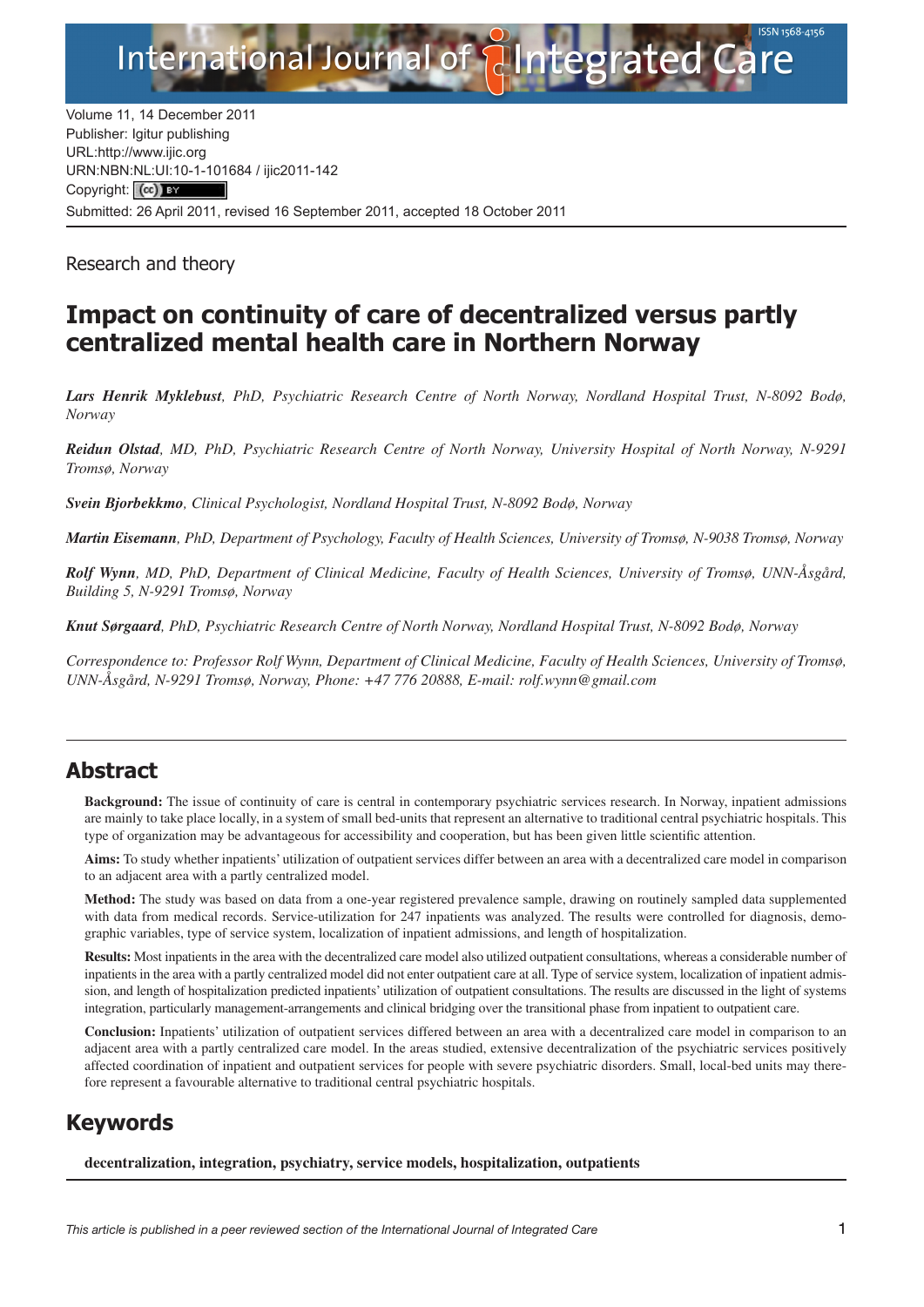# **Introduction**

### **District psychiatric centres in Norway**

Recent research advocates complex mental health service systems that include both community services and psychiatric hospitals [\[1\]](#page-6-0). Consequently, the continuity of care issue prevails in contemporary psychiatric services research [\[2,](#page-6-0) [3\].](#page-6-0)

The Norwegian Parliament initiated in 1997 a plan on the development of the mental health care system, based upon the overarching objective of strengthening accessibility and continuity of care [\[4\]](#page-7-0). Norwegian psychiatric services are now characterized by an extensive decentralization of outpatient services and psychiatric beds, in addition to some remaining central psychiatric hospitals  $[5, 6]$  $[5, 6]$  $[5, 6]$ . The present system is divided into three administrative levels:

- The 1st level of municipality services, staffed by semi-specialized personnel and general practitioners.
- The 2nd level of local district psychiatric centres, staffed with psychiatrists, clinical psychologists, and psychiatric nurses.
- The 3rd level of central psychiatric hospitals, also staffed with psychiatrists, clinical psychologists and psychiatric nurses.

According to the national guidelines [\[5,](#page-7-0) [6\],](#page-7-0) the district psychiatric centres are the central element in this system because of their responsibility for providing specialized psychiatric care locally, as well as coordinating all the other mental health services of a sector. The local municipality services are staffed with semi-specialized personnel under the authority of the council physician, and served by the local general practitioners [\[5\]](#page-7-0). They provide outpatient counselling services as well as longterm residential care for severely mentally ill persons, in the form of sheltered homes [\[6\].](#page-7-0)

Although this organization may be advantageous for local accessibility, integration and cooperation between the different components has received relatively little scientific attention so far [7-11]. The theme is highlighted in this ecological study of the services in the County of Nordland in North Norway.

## **Continuity of care**

There is little knowledge about the outcomes of systems organization on patients' health. The dynamic relationship between organizational aspects and individual characteristics of patients has been difficult to establish probably because the pathway between organizational variables and client change is mediated by a complex webbing of factors [\[12,](#page-7-0) [13\]](#page-7-0). The concept of continuity of care has therefore been suggested as a more testable proxy for clinical outcome [\[3\]](#page-6-0). It represents the uninterrupted treatment for individuals suffering from serious psychiatric disorders, and has long been a key concept in the evaluation of deinstitutionalized psychiatric care systems [\[4,](#page-7-0) [14–16\]](#page-7-0). We decided to use findings associated with the concept of continuity of care in the analysis.

Supporters of the concept of continuity of care point to the benefits of combined treatment [\[16\]](#page-7-0), while critics emphasize the disruptiveness that may occur in recurrent transitions of patients [\[17\]](#page-7-0) or even the fostering of dependency and a chronic sick role [\[18\].](#page-7-0) Despite these controversies, recent results suggest a positive relationship between continuity of care and important health outcomes for severely ill patients, such as quality of life, better community functioning, lower severity of symptoms, and greater service satisfaction [\[19,](#page-7-0) [20\].](#page-7-0)

Research on continuity of care has been limited by inconsistent definitions and operational measures [\[12\],](#page-7-0) and the concept is even regarded as over-used due to its face validity and immediate appeal [\[18\]](#page-7-0). Although research lately has concentrated on the development of multi-faceted instruments [\[21\]](#page-7-0), one frequently used definition of the construct entails a cross-sectional aspect that denotes the cooperation and accessibility of services [\[12\].](#page-7-0) Related to this, continuity of care for individual patients may be affected by the degree of systems integration, and in particular by transitions between inpatient and outpatient modes of treatment [\[3,](#page-6-0) [20,](#page-7-0) [22\].](#page-7-0)

#### **Transitions**

Effective clinical bridging seems important to avoid gaps in the delivery of services [\[23\].](#page-7-0) The Transitional Discharge Model elaborates this further to emphasize patients' continuous contact with an entrusted health professional to facilitate the discharge from the psychiatric hospital to the community [\[24\].](#page-7-0)

In one of the two study areas (see Study areas section for a closer description of the study areas), the same clinical staff provide both inpatient and outpatient services. Consequently, most patients here have one main therapist throughout their treatment. In the other study area, however, the opportunity to maintain contact between the therapist and the patient across these service modalities is limited, due to a large geographical distance between the district psychiatric centre and central psychiatric hospital. The majority of patients must therefore relate to at least two different therapists if they are to utilize both modes of treatment. Consequently, with respect to the opportunity to maintain a therapeutic alliance throughout treatment, the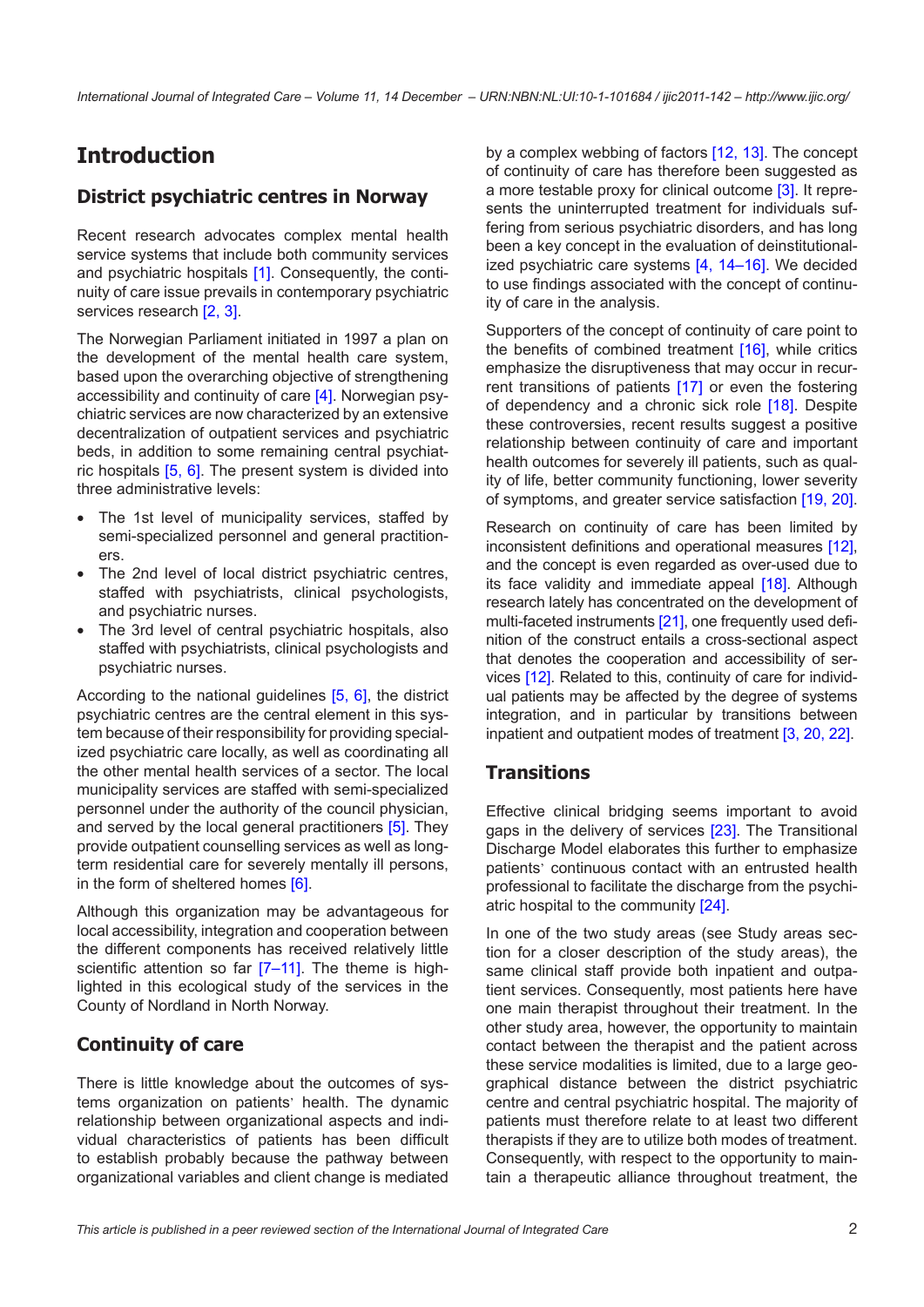decentralized care system could be advantageous to the partly centralized system.

#### **Systems integration**

The concept of 'systems integration' includes constructs, such as 'cooperation', 'coordination' and 'collaboration', but the terminology has no agreed upon usage. Systems integration may be considered as vertical or horizontal, depending on whether it takes place at various levels of government, among services, on the basis of geography (e.g. sector) or specialization [\[16\]](#page-7-0). In our study, the vertical integration perspective is possibly most relevant, due to the organization of Norwegian psychiatric services on the basis of geographically defined sectors.

A key-element in systems integration is managerial arrangements [\[3\].](#page-6-0) Voluntary relations between autonomous agencies often reflect low levels of integration, in contrast to the higher levels of integration promoted by overarching units of authority [\[20\].](#page-7-0) Clinical administration of most inpatients in the decentralized care system are managed by the head psychiatrist at the local district psychiatric centre, while in the partly centralized system this is done by joint arrangement of the staff at the local district psychiatric centre and the central psychiatric hospital. Due to these differences in management, the decentralized care system could be advantageous to the partly centralized system with respect to the continuity of care for patients with severe illness.

#### **Aims**

We wanted to study the effect of the structure of the psychiatric services on utilization, and whether a decentralized care model was associated with better integrated services and more cooperation for patients with severe psychiatric disorders than a partly centralized care model. Two specific scientific research questions were addressed:

- Does inpatients' utilization of outpatient services differ between an area with a decentralized care model in comparison to an adjacent area with a partly centralized model?
- Are system variables or patient variables the most important in predicting patterns of outpatient services utilization for these patients?

# **Methods**

#### **Study areas**

The neighbouring study areas comprising the district psychiatric centres of Vesterålen and of Lofoten are of scientific interest because of striking organizational dissimilarities, while at the same time having a strong resemblance in the characteristics of the catchment areas [\[25\].](#page-7-0)

The main organizational difference lies in the location of psychiatric beds. In Vesterålen, 70% of total inpatient stays are at the local district psychiatric centre, whereas the remaining 30% are at the central psychiatric hospital in Bodø. In Lofoten, this is reversed, with 90% of the inpatient stays at the hospital in Bodø, and only 10% are admitted locally (i.e. in the local somatic hospital) [\[26\].](#page-7-0) Consequently, the two systems may be termed a 'decentralized care model' (i.e. in Vesterålen) as opposed to a 'partly centralized care model' (i.e. in Lofoten). See [Figure 1.](#page-2-0)

The considerably larger staffing at the district psychiatric centre of Vesterålen is mainly due to the requirements of the psychiatric inpatient units. Of the total number of staff employed, 57 are ward staff. By dividing the 20 clinicians (psychiatrists, clinical psychologists and specialist nurses) working at the centre, there are 1.1 outpatient clinicians per 1000 inhabitants. At Lofoten district psychiatric centre, all local psychiatric clinicians work at the two outpatient units. When needed, beds are available for psychiatric patients at the local general hospital in Lofoten, and these patients are cared for by staff otherwise working at somatic units in collaboration with psychiatric staff working at the outpatient units. Consequently, this gives a higher rate of 2.0 outpatient clinicians



<span id="page-2-0"></span>**Figure 1.** Outline of the psychiatric services in the two sectors of Vesterålen and Lofoten, County of Nordland, Norway.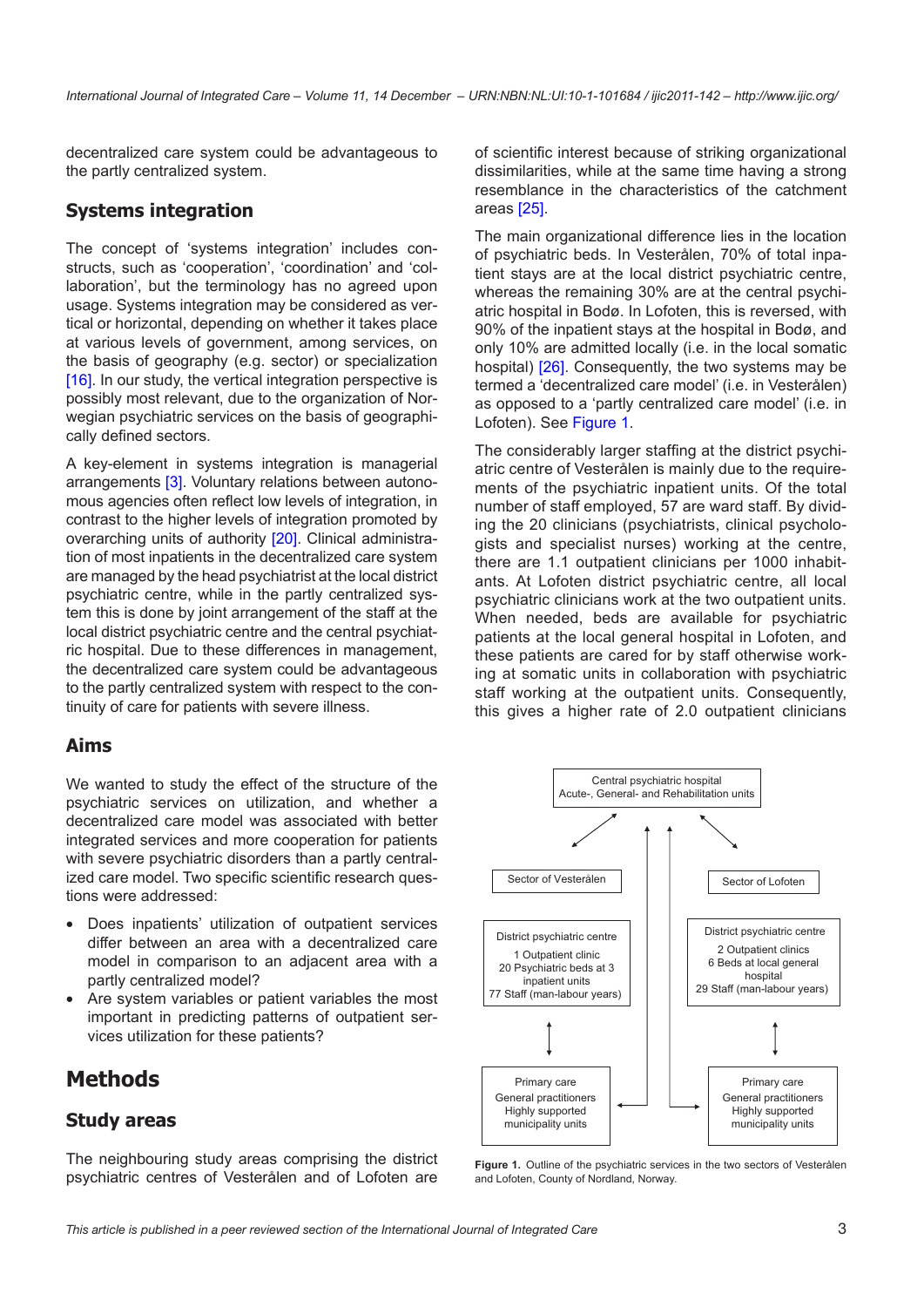per 1000 inhabitants. The central psychiatric hospital does not provide outpatient services to patients from the local catchment areas in question. The similarities of the catchment areas' characteristics are further illustrated in [Table 1.](#page-3-0)

#### **Design and analyses**

The present study was an ecological case study of psychiatric inpatient and outpatient services in two areas, with a secondary analysis of health databases. The design was based upon the routine case-registries of the two district psychiatric centres and the central psychiatric hospital. The records/registries were linked by the patients' 11-digit social identity numbers. Patients were assigned to the catchment-areas based on their registered home addresses. Missing data were collected from medical records. Data relating to other types of mental health services (including primary care) were unavailable to us.

The study was approved by all relevant agencies, including the Regional Medical Ethics Committee, the Norwegian Data Protection Agency, and The Norwegian Directorate for Health.

The sample was a one-year registered prevalence sample. Patients treated during the year 2005 were included in the study. The sample was limited to patients between 18 and 65 years. A total of 1865 single treatment episodes were aggregated on 1253 patients.

The clinical diagnoses were grouped into four broad categories based on ICD-10 diagnostic criteria: substance abuse disorders (F10–19), psychotic disorders (F20–29), affective disorders (F30–39), and anxiety

disorders (F40–49). These accounted for 80.4% of the total sample. Low-frequent diagnoses and psychiatric observations were grouped into the category of 'other' (19.6%).

We extracted 247 patients with at least one inpatient stay during the observational period and calculated total utilization of services (i.e. sum of all inpatient stays in total number of days and total number of outpatient consultations), with no temporal differentiation between pre- and post-discharge patterns. Differences in patients-ratio were tested by standard  $\chi^2$ . Differences in utilization were tested by Mann-Whitney U-test, due to a skewed distribution.

To control for possible confounders, we performed a logistic regression modelling with the dependent variable 'In outpatient care (y/n)'. The covariates of service-system and bed-location (local, central) were entered in order to disentangle organizational aspects other than the sheer location of beds. The variables of diagnosis (substance abuse disorders, psychotic disorders, affective disorders, and anxiety disorders) and demographics (gender and age) were entered to control for possible differences in inpatient group characteristics. Due to earlier findings in the field [\[19,](#page-7-0) [22\],](#page-7-0) the covariate length of inpatient stay was also entered. In accordance with regressions assumptions, this variable was log-transformed because of a highly skewed distribution.

## **Results**

The results are presented in [Tables 2](#page-4-0) and [3](#page-4-1). [Table 2](#page-4-0) shows differences in inpatients' length of stay between

<span id="page-3-0"></span>**Table 1.** Characteristics of catchment areas for the sectors of Vesterålen and of Lofoten, County of Nordland, Norway

| Variable                       |                                                            | Sector of Vesterålen |              | <b>Sector of Lofoten</b> |              |
|--------------------------------|------------------------------------------------------------|----------------------|--------------|--------------------------|--------------|
| Geography                      | Distance to central psychiatric hospital<br>over land (km) | 329.6                |              | 457.2                    |              |
|                                | Travel time by air (min)                                   | 30                   |              | 25                       |              |
|                                | Size (square km)                                           | 2510.6               |              | 1197.3                   |              |
| Infrastructure                 | <b>Municipalities</b>                                      | 5                    |              | 4                        |              |
|                                | Cities                                                     | 2                    |              |                          |              |
|                                | Airports                                                   | 2                    |              | 2                        |              |
|                                | Larger harbours                                            | 2                    |              | 2                        |              |
| Catchment area<br>demographics | Persons aged 18-65                                         | 18,212               |              | 13,417                   |              |
|                                | Gender                                                     | Male                 | Female       | Male                     | Female       |
|                                | Young <sup>2</sup>                                         | 2082 (11.4%)         | 1899 (10.4%) | 1641 (12.2%)             | 1474 (11.0%) |
|                                | Middle aged                                                | 4111 (22.6%)         | 3989 (22.0%) | 3029 (22.6%)             | 2916 (21.7%) |
|                                | Elderly                                                    | 3147 (17.3%)         | 2984 (16.4%) | 2285 (17.0%)             | 2072 (15.4%) |
|                                | Sum                                                        | 9340 (51.3%)         | 8872 (48.7%) | 6955 (51.8%)             | 6462 (48.2%) |
|                                | Population density (persons per<br>square km)              | 12.1                 |              | 18.7                     |              |

<sup>1</sup>Year of 2005 by Statistics Norway [\[27\].](#page-7-0)

2 Young: 18–29, middle aged: 30–49, elderly: 50–65.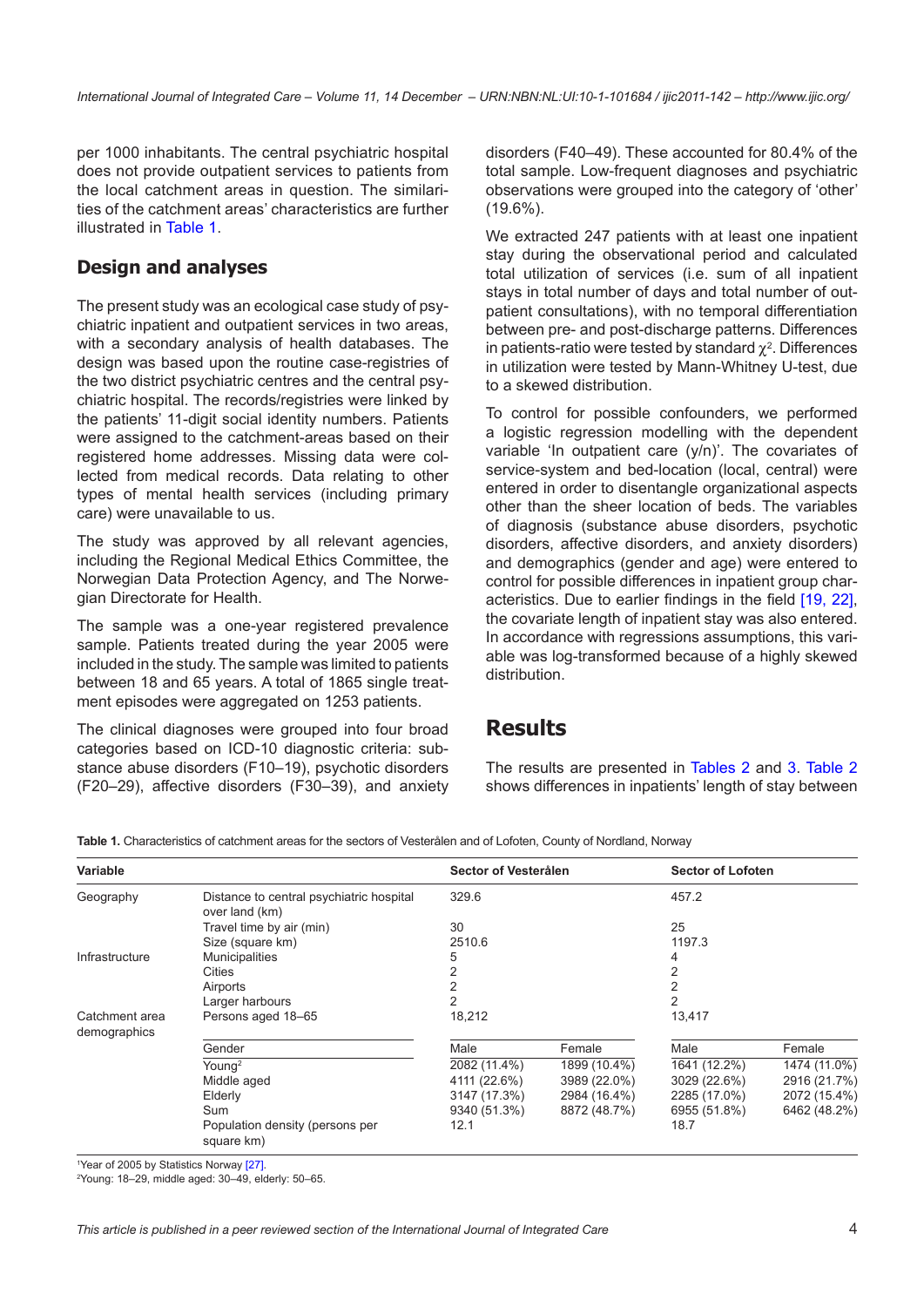<span id="page-4-0"></span>

| Table 2. Utilization pattern for patients in a decentralized care versus a partly centralized care model of psychiatric services. One-year registered |  |
|-------------------------------------------------------------------------------------------------------------------------------------------------------|--|
| prevalence sample (2005)                                                                                                                              |  |

| Study area/Service-system                          | Lofoten/Partly centralized care model |                                                     | Vesterålen/Decentralized care model |                                                     |  |
|----------------------------------------------------|---------------------------------------|-----------------------------------------------------|-------------------------------------|-----------------------------------------------------|--|
| <b>Category of patients</b>                        | <b>Total patient</b><br>population    | <b>Patients with at least</b><br>one inpatient stay | <b>Total patient</b><br>population  | <b>Patients with at least</b><br>one inpatient stay |  |
| Number of patients                                 | 546                                   | 106                                                 | 716                                 | 141                                                 |  |
| Gender                                             |                                       |                                                     |                                     |                                                     |  |
| Male                                               | 231                                   | 47                                                  | 284                                 | 64                                                  |  |
| Female                                             | 315                                   | 59                                                  | 432                                 | 77                                                  |  |
| Age (mean)                                         | 38.2 (sd=11.9)                        | $41.0$ (sd= $12.5$ )                                | 38.6 (sd=12.2)                      | $40.7$ (sd= $13.3$ )                                |  |
| Length of inpatient stays (in days,<br>median)     | $\cdots$                              | $10*$                                               | .                                   | $20*$                                               |  |
| Outpatient consultations (median)                  | $4^*$                                 | $5^*$                                               | $3^*$                               | $7*$                                                |  |
| Patients (n) receiving outpatient<br>consultations | 484 (88.2%)**                         | 54 (50.9%)**                                        | 679 (94.3%)**                       | 115 (81.6%)**                                       |  |

\*p<0.05, \*\*p<0.01, when service-models were compared.

<span id="page-4-1"></span>**Table 3.** Logistic regression model of inpatients' utilization of outpatient care

| Variable                  | в        | Sig.    | <b>OR</b> | 95% CI          |
|---------------------------|----------|---------|-----------|-----------------|
| Gender                    | 0.236    | 0474    | 1.266     | $0.663 - 2.417$ |
| Age                       | $-0.009$ | 0.470   | 0.991     | $0.967 - 1.016$ |
| Substance abuse disorders | $-0.342$ | 0.566   | 0 7 1 1   | $0.221 - 2.282$ |
| Psychotic disorders       | $-0.444$ | 0449    | 0.641     | $0.203 - 2.027$ |
| Affective disorders       | 0.336    | 0.551   | 1.399     | 0.463-4.227     |
| Anxiety disorders         | $-0.479$ | 0.381   | 0.619     | $0.212 - 1.808$ |
| Length of inpatient stay  | 0.827    | 0.003   | 2.286     | 1.323-3.951     |
| Type of service system    | 1 1 2 0  | 0.001   | 3.065     | 1.555-6.044     |
| Local admission only      | $-0.310$ | 0.626   | 0.733     | $0.210 - 2.555$ |
| Central admission only    | $-1.526$ | 0.011   | 0 217     | $0.067 - 0.705$ |
| Constant                  | 0.315    | 0 7 2 1 | 1.370     |                 |

the study areas. The median inpatient stay was twice as long in Vesterålen (i.e. with a decentralized care model) compared to Lofoten (i.e. with a partly centralized care model)  $(Z=-2.078, p=0.38)$ . Further, most inpatients in the decentralized model also utilized outpatient consultations, whereas a considerable number of inpatients in the partly centralized model did not enter outpatient care at all (Pearson  $\chi^2$ =26.522, d.f.=1). A  $\phi$ -coefficient of 0.326 (p=0.001) indicated a medium effect-size of service model [\[28\]](#page-7-0). Inpatients in the decentralized care model also had more outpatient consultations than inpatients in the partly centralized model (Z=–2.303, p=0.021).

[Table 3](#page-6-0) displays the logistic regression model, predicting whether the inpatients had utilized outpatient consultations or not. The total model containing all predictors was statistically significant ( $\chi^2$ =51.764,  $d.f.=10$ ,  $p<0.000$ ), with an overall goodness of fit at 256.321 (p<0.000). A sensitivity of 46.2% and specificity of 87.0% indicated that it could distinguish between responders with or without outpatient treatment. The model explained between 18.9% (Cox and Snell R

Square) and 26.5% (Nagelkerke R Square) of the total variance.

The only three covariates with a unique and statistically significant contribution were service-system, central admission only and length of inpatient stay. Servicesystem emerged as the strongest predictor, indicating that an inpatient in the decentralized care system was more than three times more likely to receive outpatient care compared to inpatients in the partly centralized system. Further, if an inpatient in either system was admitted to the central hospital only, it negatively predicted utilization of outpatient consultations at the local level. Longer inpatient stays increased the likelihood of also utilizing outpatient consultations.

## **Discussion**

### **General considerations**

The study showed that most inpatients in the decentralized system also utilized outpatient consultations, whereas a considerable number of inpatients in the partly centralized system did not enter outpatient care at all, despite a higher ratio of clinical outpatient staff being available in Lofoten. The type of service-system, the localization of the inpatient admissions, and the length of the inpatient stays predicted inpatients' utilization of outpatient consultations.

Differences in systems integration could explain these results [\[3\]](#page-6-0). In the partly centralized care system, clinical management of inpatient and outpatient modes of treatment were characterized by collaborative efforts between highly autonomous clinical units at the central psychiatric hospital and district psychiatric centre. In the decentralized care system on the other hand, the local management at the district psychiatric centre was in charge of both inpatient and outpatient treatments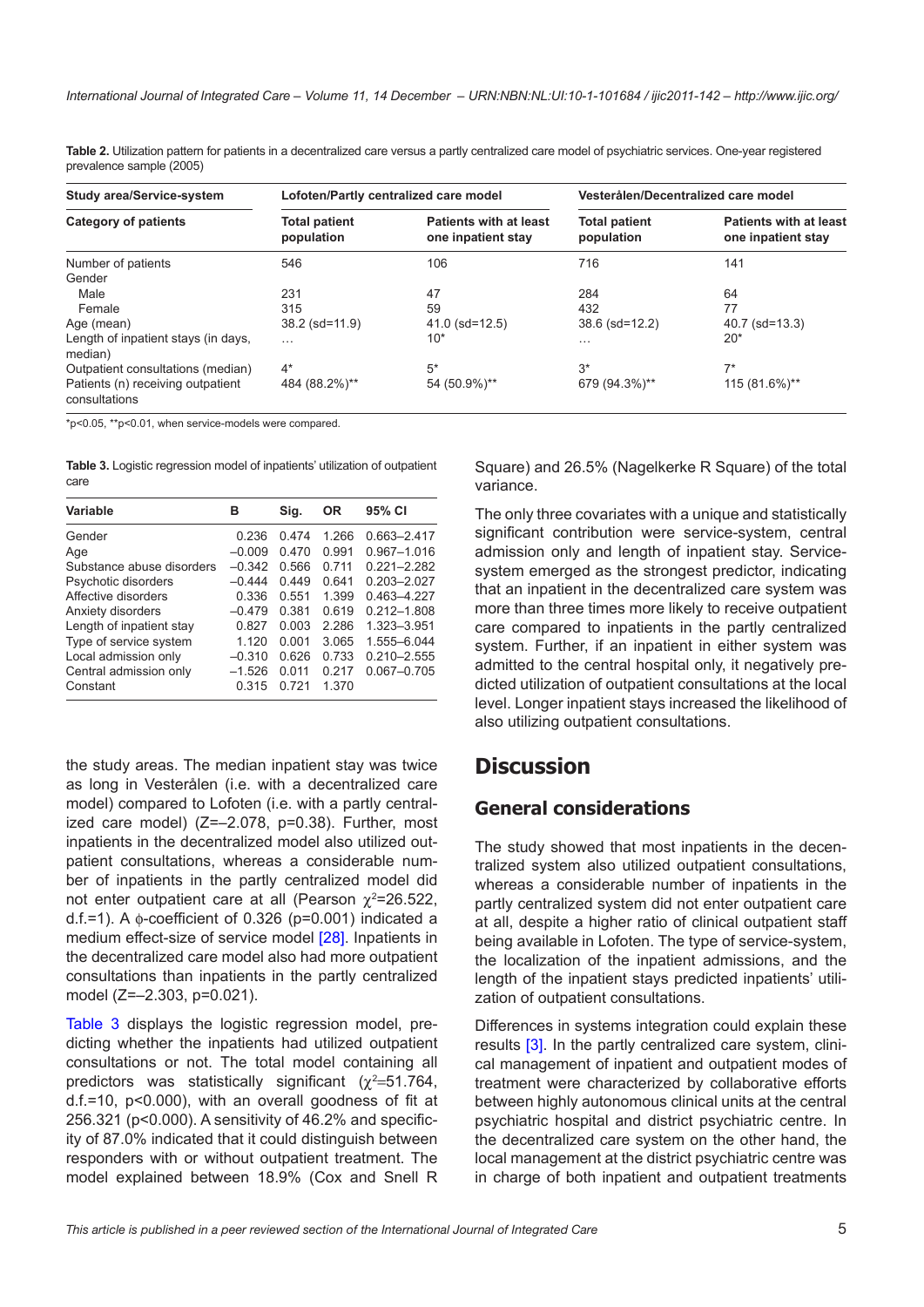for most patients. A split management may in several ways hamper the coordination of services for individual patients.

One explanation of why the coordination of services between the central hospital and the local service providers is difficult is the limited availability of hospital beds, which may lead to an early discharge of patients before services have been fully coordinated [\[18,](#page-7-0) [29\]](#page-7-0). Moreover, the coordination of services may fail because of the providers' guard of their organizational borders and struggle for control [\[30\].](#page-7-0) There may also be divergent clinical opinions and ideological cultures between a local community service and a traditional psychiatric hospital [\[31\].](#page-7-0) A related aspect may be the possibility for exchange of clinical information, which has been found to be of importance to prevent drop out from care after discharge [\[32\]](#page-7-0). Strict rules on patient confidentiality or staff located at different institutions may hamper effective use of clinical information between the district psychiatric centre and the central psychiatric hospital in the partly centralized care system. In the decentralized care system, on the other hand, shared medical records and overlapping staff for both inpatient and outpatient treatment may facilitate the flow of clinical information.

The opportunity for therapeutic continuity between individual patients and therapists may also explain the differences between the two systems [\[24\].](#page-7-0) Complex systems of services may overburden the ability of severely ill patients to orientate and adapt to several settings [\[17\].](#page-7-0) In particular, the prevention of non-adherence after hospitalization requires tailored interventions, where an appointment with a clinician is central [\[33\]](#page-8-0). Certainly, this may be easier to establish in a decentralized care system. The opportunity to maintain a trusted relationship over the transitional phase may be reduced in the partly centralized care system because of the considerable geographical distance between the central psychiatric hospital and the district psychiatric centre. Patients must therefore often establish contact with different therapists depending on whether they are in inpatient or outpatient care. In the decentralized care system on the other hand, the same clinician is usually responsible for individual patients in both modes of treatment.

An alternative interpretation could be that clinicians in the partly centralized care system regard the best outpatient treatment for severely ill to be in primary care. If this were the case, it could potentially be problematic as severely ill psychiatric patients usually need coordinated services between specialists and general practitioners [34-36]. However, our data do not allow for a further analysis of whether the two systems differ in the degree of outpatient treatment in primary care.

The present study serves as a good case illustrating several important concepts in the integrated care literature, including autonomy versus integration, vertical integration, and continuity of care [\[37–39\]](#page-8-0).

With respect to the theme of autonomy versus integration of services; in our case, the partly centralized care system represents autonomous clinical units at a central and a district level, respectively. The decentralized care system, on the other hand, represents local services, where the services are highly coordinated and overlapping.

Moreover, in the partly centralized care system, the psychiatric hospital beds are located on a tertiary level of care and the outpatient services on a secondary level of care. Accordingly, the case is an illustration of services (i.e. in the partly centralized care system) where vertical integration has not been accomplished.

Furthermore, in our case, we have discussed how the partly centralized system affects continuity of care negatively. One aspect is the lack of shared information, as medical records and other relevant information is not as effectively shared between providers at the central psychiatric hospital and at the district psychiatric centres. Another aspect is the early discharge and lack of coordinated planning of discharge from the central psychiatric hospital. In addition, there is the topic of lack of therapist continuity, where patients in the partly centralized care system must relate to different therapists, depending on whether they are treated in the central psychiatric hospital or in the district psychiatric centre. However, other aspects of the services are also of importance to continuity of care and integration of services (such as service delivery processes and quality of care), these are not dealt with in the present study.

## **Strengths and limitations**

The study has several strengths. The close to natural experimental design of the study represents a major advantage. The geographical delimitations of the catchment areas, the similarity in socio-demography [\[25\],](#page-7-0) and the absence of private health-service providers render a good opportunity to control for confounders. The possibility to reveal individual patient's total utilization-patterns over independent specialist services is also a strength of the study.

The importance of ecological studies in a range of different areas for informed policy planning has previously been highlighted in several studies [\[9–11,](#page-7-0) [40\].](#page-8-0) This approach may be especially applicable in countries where integrated inpatient and outpatient care is in place, such as parts of France [\[7\]](#page-7-0) and Norway [\[26,](#page-7-0) [40\].](#page-8-0)

While we may not generalize on the basis on the results of our study of psychiatric services in two North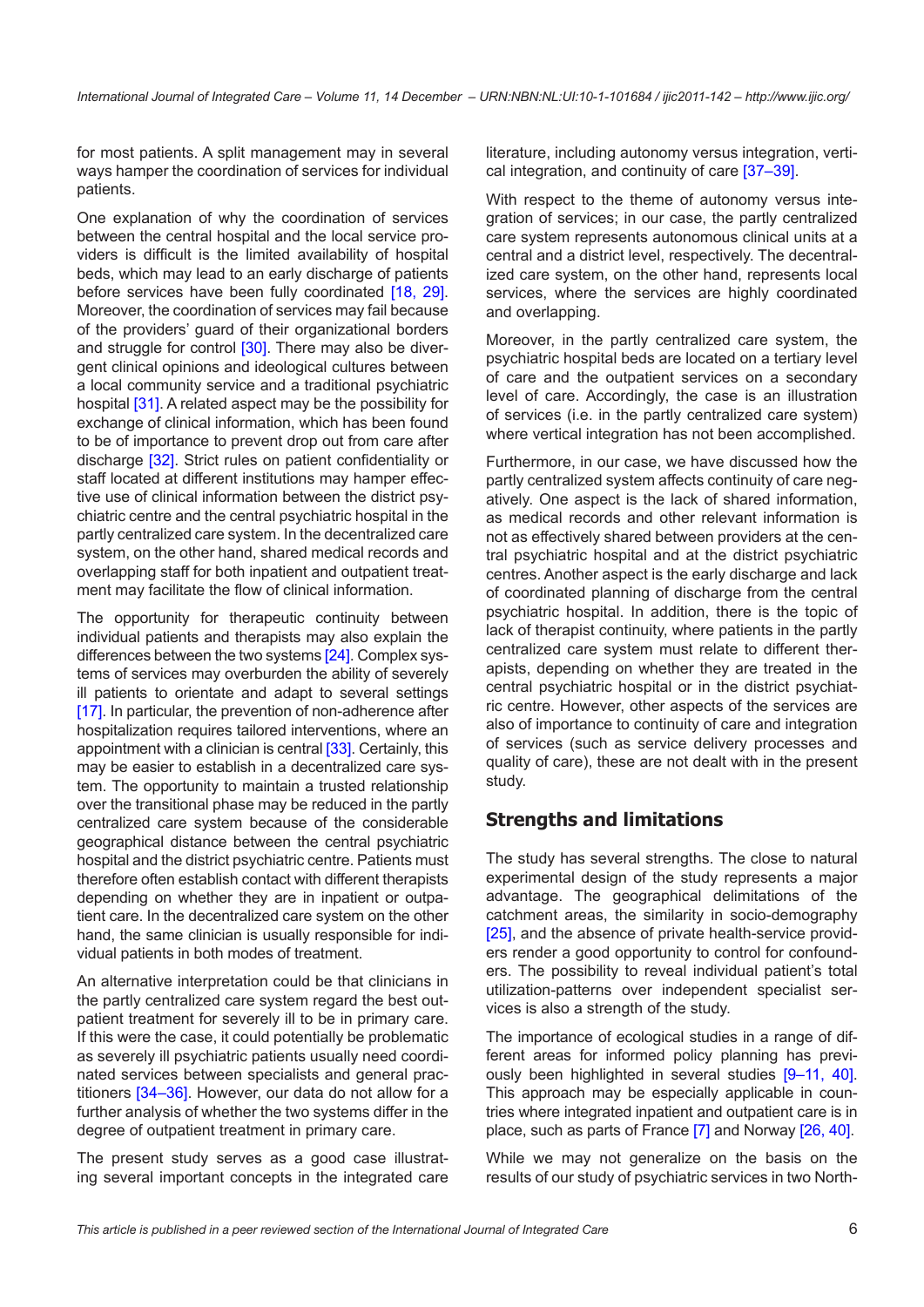<span id="page-6-0"></span>Norwegian areas, we believe the present study may provide a basis for future studies in this field in Norway as well as in other countries.

The relatively small sample size may compromise the ability to generalize the results. However, the fact that significant effects were found indicates strong associations. A related aspect is the restricted number of variables on patients' characteristics used in the regression model. A closer assessment of individual clinical and psychosocial problems could reduce the importance of system variables.

Our design does not adhere to a very restricted definition of 'continuity of care' i.e. the follow-up after discharge from hospital. We nevertheless consider parts of the literature on this concept as relevant in the discussion of our results.

Our model explained between 18.9% and 26.5% of the variation in use of outpatient services, and other factors were therefore also likely to be of importance. Data relating to other types of mental health services (including primary care and long-term residential care) were unavailable to us and we cannot therefore further evaluate the possible impact of these factors on the utilization of outpatient services. We lack data on several other aspects of importance to the integration of the psychiatric services, including data on service delivery processes, case management, IT-services, and data on the quality of care, and are therefore unable to address these topics.

Also, our design has limitations inherent in the defined observational period. The censorship issue concerning patients hospitalized before the start of the period, or not yet discharged by the end of the period, could possibly affect the conclusions. This is particularly relevant as the sample size of inpatients is low and outliers or late inception cases may have a significant impact in any of the two areas. Probably, the analysis of a series of years could have provided more robust findings. To some degree, this has been controlled for by including length of inpatient stay as a covariate in the regression model. A more thorough survival analysis was not possible based on the present data. Modeling techniques, such as Bootstrap and Monte Carlo could have helped to overcome the problem of a low sample size of inpatients in both areas and the missing data due to the use of a calendar year, and should be considered for future studies.

Future studies could benefit from a different design, for instance by including a longer observational period and thereby a higher number of complete courses of treatment or alternatively, by analyzing a fixed time period for each patient. It would also be interesting to compare data before and after the introduction of local inpatient care.

# **Conclusions**

Inpatients' utilization of outpatient services differed between an area with a decentralized care model in comparison to an adjacent area with partly centralized services. In the areas studied, extensive decentralization of the psychiatric services positively affected coordination and integration of inpatient and outpatient services for people with severe psychiatric disorders. Small, localbed units may therefore represent a favourable alternative to traditional central psychiatric hospitals.

# **Acknowledgements**

The study was supported by a grant from the North Norway Regional Health Authority (Helse Nord RHF).

## **Reviewers**

**Janet Durbin**, PhD, Centre for Addiction and Mental Health and Department of Psychiatry, University of Toronto, Canada

**Marie-Josée Fleury**, PhD, Associate Professor, Department of Psychiatry, McGill University, Douglas Mental Health University Institute Research Centre, 6875 LaSalle Blvd. Montréal, Quebec, H4H 1R3, Canada

**Luis Salvador-Carulla**, MD, PhD, Professor of Psychiatry, University of Cadiz, Spain

# **References**

- 1. Thornicroft G, Tansella M. Components of a modern mental health service: a pragmatic balance of community and hospital care: overview of systematic evidence. British Journal of Psychiatry 2004;185:283–90.
- 2. Durbin J, Goering P, Streiner DL, Pink G. Does systems integration affect continuity of mental health care? Administration and Policy in Mental Health and Mental Health Services Research 2006;33:705–17.
- 3. Ravelli DP. Deinstitutionalisation of mental health care in the Netherlands from 1993–2004. International Journal of Integrated Care [serial online] 2006 Mar 15;6. [Cited 2011 Oct 28]. Available from: [http://www.ijic.org.](http://www.ijic.org) [URN:NBN:NL:UI:10-1-100388.](http://persistent-identifier.nl/?identifier=URN:NBN:NL:UI:10-1-100388)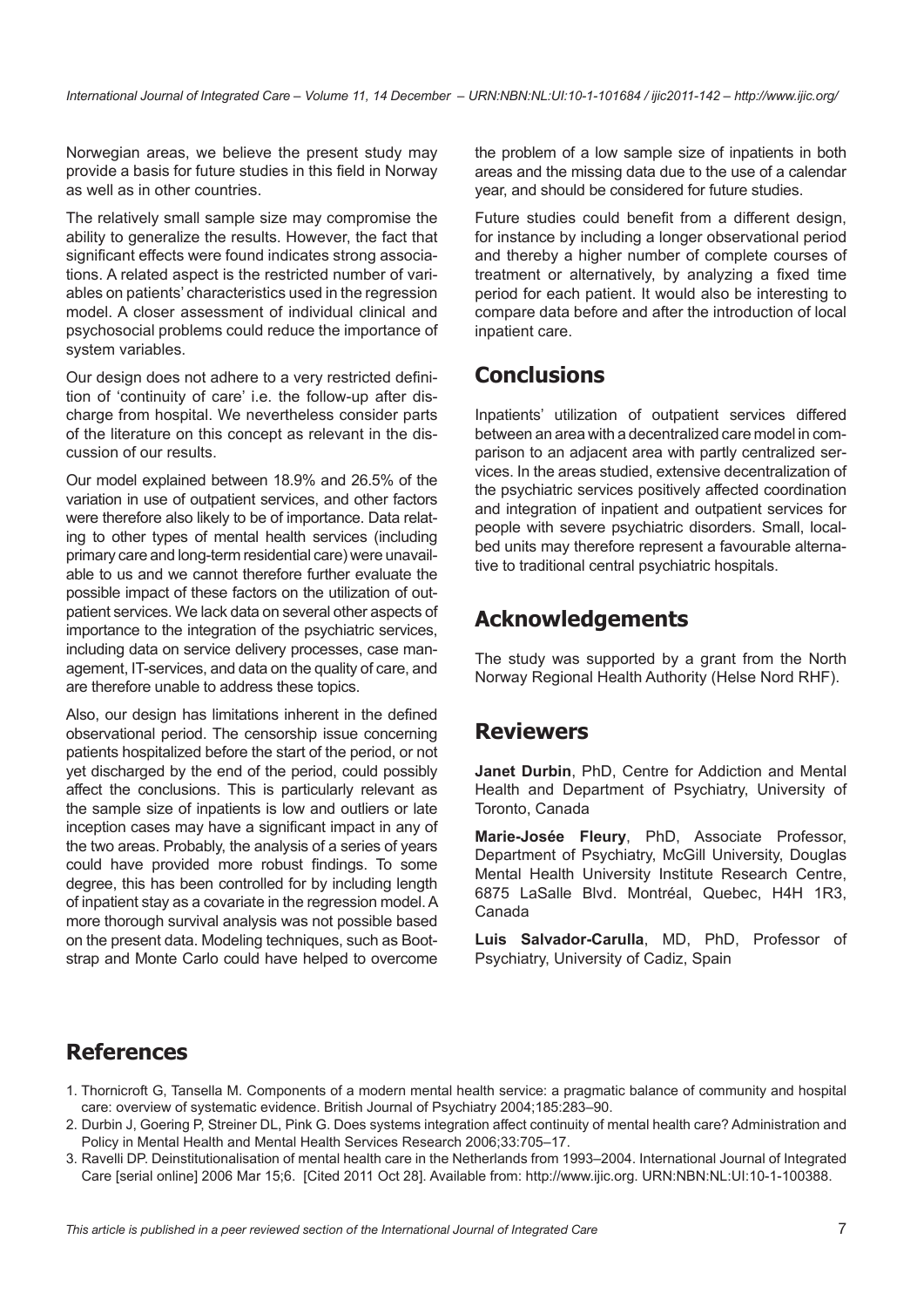- <span id="page-7-0"></span>4. Ministry of Health and Care Services. St. Meld. 25 (1996–97). Åpenhet og helhet. Om psykiske lidelser og tjenestetilbudene [Report to the Norwegian parliament no. 25: openness and entirety. About psychiatric illness and the services]. Oslo: Ministry of Health and Care Services; 1997. [in Norwegian].
- 5. The Directorate for Health and Social Affairs. Opptrappingsplanen for psykisk helse [The plan on the escalation of psychiatric services]. Oslo: The Directorate for Health and Social Affairs; 1999. [in Norwegian].
- 6. The Directorate for Health and Social Affairs. Distriktspsykiatriske sentra [District psychiatric centres]. Oslo: The Directorate for Health and Social Affairs; 2006. [in Norwegian].
- 7. Verdoux H. The current state of adult mental health care in France. European Archives of Psychiatry and Clinical Neurosciences 2007;257:64–70.
- 8. Gebhardt RP, Schmidt-Michel PO. Eine psychiatrische Akut-Station zieht in die Gemeinde Das Satellitenmodell auf dem empirischen Prüfstand. [An acute psychiatric ward moves into the community. An empirical test of the satellite model]. Nervenarzt 2002;73:1088–93. [in German].
- 9. Fleury MJ. Quebec mental health services networks: models and implementation. International Journal of Integrated Care [serial online] 2005;5. [Cited 2011 Oct 28]. Available from:<http://www.ijic.org>. [URN:NBN:NL:UI:10-1-100369](http://persistent-identifier.nl/?identifier=URN:NBN:NL:UI:10-1-100369).
- 10. Salvador-Carulla L, Haro JM, Cabasés J, Madoz V, Sacristán JA, Vázquez-Barquero JL. Service utilization and costs of first-onset schizophrenia in two widely differing health service areas in North-East Spain. PSICOST Group. Acta Psychiatrica Scandinavia 1999;100:335–43.
- 11. Vázquez-Polo FJ, Negrín M, Cabasés JM, Sánchez E, Haro JM, Salvador-Carulla L. An analysis of the costs of treating schizophrenia in Spain: a hierarchical Bayesian approach. Journal of Mental Health Policy and Economics 2005;8: 153–65.
- 12. Johnson S, Prosser D, Bindman J, Szmukler G. Continuity of care for the severely mentally ill: concepts and measures. Social Psychiatry and Psychiatric Epidemiology 1997;32:137–42.
- 13. Hohmann AA. A contextual model for clinical mental health effective research. Mental Health Services Research 1999;1:83–91.
- 14. Bachrach LL. Continuity of care for chronic mental patients: a conceptual analysis. American Journal of Psychiatry 1981;138:1449–56.
- 15. Sytema S, Burgess P. Continuity of care and readmission in two service systems: a comparative Victorian and Groningen case-register study. Acta Psychiatrica Scandinavia 1999;100:212–9.
- 16. Goldman HH, Thelander S, Westrin CG. Organizing mental health services: an evidence-based approach. The Journal of Mental Health Policy and Economics 2000;3:69–75.
- 17. Segal S. Managing transitions and ensuring good care. Psychiatric Services 2004;55:1205.
- 18. Thornicroft G, Tansella M. The Mental health matrix. A manual to improve services. Cambridge: Cambridge University Press; 1999.
- 19. Adair CE, McDougall GM, Mitton CR, Joyce AS, Wild TC, Gordon A, et al. Continuity of care and health outcomes among persons with severe mental illness. Psychiatric Services 2005;56:1061–9.
- 20. Greenberg GA, Rosenheck RA. Continuity of care and clinical outcomes in a national health system. Psychiatric Services 2005;56:427–33.
- 21. Bindman J, Johnson S, Szmuckler G, Kuipers WSE, Thornicroft G, Bebbington P, et al. Continuity of care and clinical outcome: a prospective cohort study. Social Psychiatry and Psychiatric Epidemiology 2000;35:242–7.
- 22. Saarento O, Øiesvold T, Sytema S, Göstas G, Kastrup M, Lönneberg O, et al. The Nordic comparative study on sectorized psychiatry: continuity of care related to characteristics of the psychiatric services and the patients. Social Psychiatry and Psychiatric Epidemiology 1998;33:521–7.
- 23. Boyer CA, McAlpine DD, Pottick KJ, Olfson M. Identifying risk factors and key strategies in linkage to outpatient psychiatric care. The American Journal of Psychiatry 2000;157:1592–8.
- 24. Forchuk C, Reynolds W, Sharkey S, Martin ML, Jensen E. Transitional discharge based on therapeutic relationships: state of the art. Archives of Psychiatric Nursing 2007;21:80–6.
- 25. Nymann A. Selection and use of need-indexes for mental health services in the catchment areas of two Community Mental Health Centres in the County of Nordland, Norway. Tromsø: University of Tromsø, Faculty of Social Science; 2006.
- 26. Myklebust LH, Sørgaard K, Bjorbekkmo S, Nyman A, Molvik S, Olstad R. Bed utilization in two differently organized community mental health services in Northern Norway: the VELO-project. Social Psychiatry and Psychiatric Epidemiology 2009;44:550–7.
- 27. Statistics Norway. Yearbook for 2005. Oslo: Statistics Norway; 2005.
- 28. Cohen J. Statistical power for the behavioural sciences. 2nd edition. Hillsdale, NJ: Lawrence Erlbaum; 1988.
- 29. Roemer MI. Bed supply and hospital utilization: a natural experiment. Hospitals 1961;35:36–42.
- 30. Hoge MA, Howenstine RA. Organizational development strategies for integrating mental health services. Community Mental Health Journal 1997;33:175–87.
- 31. Bjorbekkmo S, Myklebust LH, Olstad R, Molvik S, Nyman A, Sørgaard K. Decentralization matters—differently organized mental health services relationship to staff competence and treatment practice: the VELO study. International Journal of Mental Health Systems 2009;3:9.
- 32. Farrell SP, Blank M, Kock JR, Munjas B, Clement DG. Predicting whether patients receive continuity of care after discharge from state hospitals: policy implications. Archives of Psychiatric Nursing 1999;13:279–85.